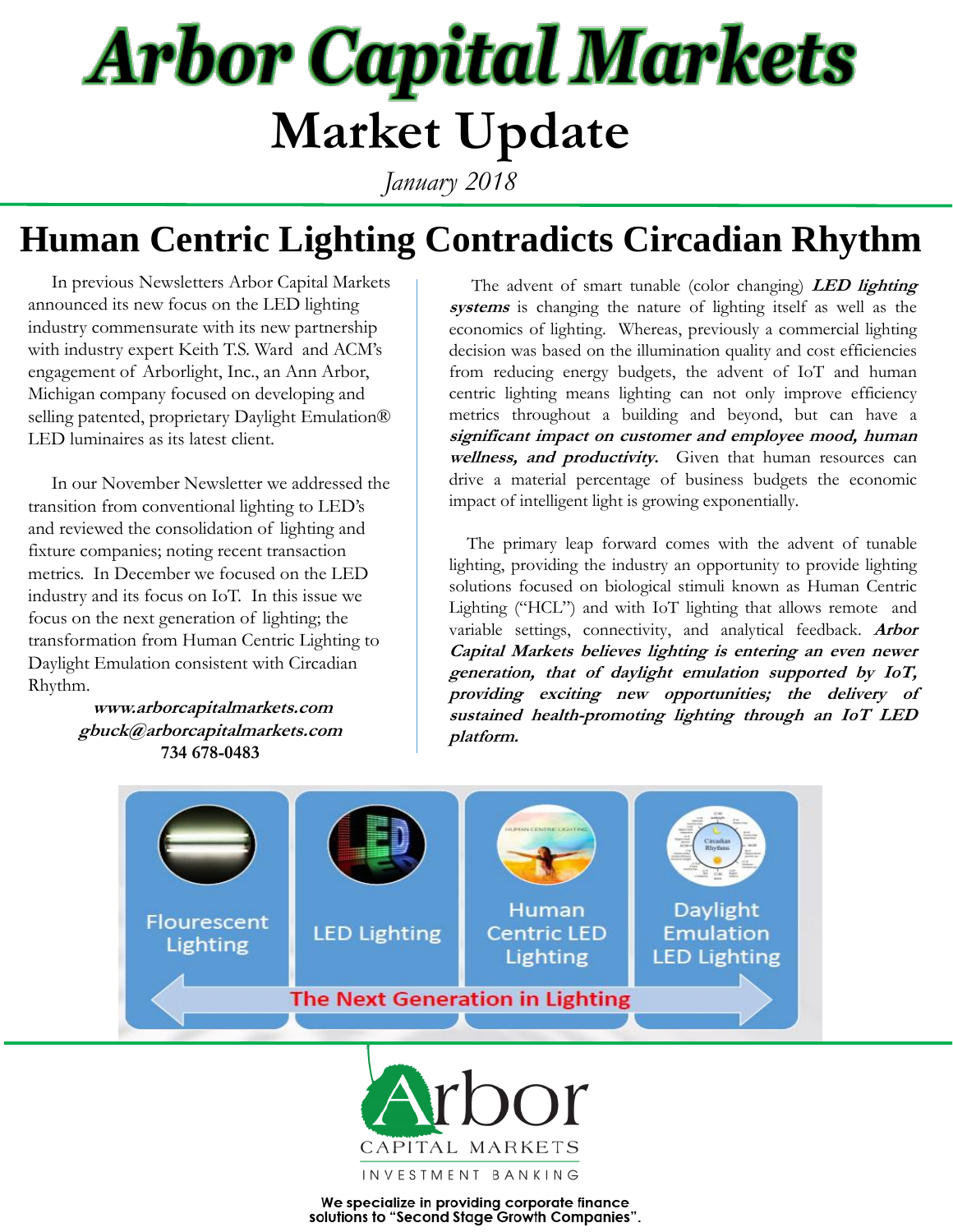## **Arbor Capital Markets**

 HCL enormously widens the applications of light from simply visual tasks to the support of healing processes and prevention of chronic diseases. The first generation of HCL employs application-based lighting metrics in a static environment to stimulate certain biological responses. For instance, if the application is in a traditional office then lighting systems might provide a CCT of 3000-4100 to promote employee productivity. On the other hand, a restaurant may want to set a mood by providing light with a CCT of 2400-2700 and a hospital patient room may be most effective with a CCT range of 5000-6500.

 **HCL can provide induced short-term benefits, but the long-term effect on health could be adverse.** When used to provide static lighting, a differentiated but unchanging color, HCL is actually application-based, not human centric. It can positively affect moods and alertness or encourage sleep; achieve short-term stimuli, but unless the light is changing dynamically, over the course of the day,

consistent with the seasons and geo-location, **HCL does not emulate daylight and may actually contradict human circadian rhythm.**

 Circadian rhythm is influenced by the duration, color and intensity of light throughout the cycle. The major mechanism by which this is accomplished is through exposure to the appropriate intensities and wavelengths of of light at the appropriate times, which is a light intensity that increases gradually

(sunrise), then displays a powerful, sustained intensity (daylight) followed by a gradual decrease (sunset) and then a prolonged period of profound darkness (night).

 Interior artificial lighting is generally static in both intensity and Color Correlated Temperature ("CCT"), removing information about time of day that might otherwise affect occupant circadian rhythms.

 Industry expert, Dr. Mariana Figueiro, (*Rensselaer Polytechnic Institute and Lighting Research Group*) notes "timing" is of utmost importance and static human centric lighting could disrupt circadian rhythm. In other words, **if light is to truly**



 Moreover, the speed of cultural/technological change far outstrips most evolutionary processes. This means that humans are only partially adapted to the current environment in which they live. This mismatch between biology and culture is likely to get worse as the rate of technological change increases; leading to increased chronic diseases.

 recent research increasingly demonstrating that **artificial** Artificial light spectra have long been implicated in affecting mood, alertness, and sleep quality. The 2017 Nobel Prize in Physiology or Medicine, awarded to three Americans for their discoveries of molecular mechanisms controlling the circadian rhythm, has added credibility to

**lighting has become <sup>a</sup> public health issue**. In June 2003 researchers in JAMA cited \$33B lost productivity due to depression which may be a product of lack of natural light and Seasonal Affective Disorder (SAD).

 Numerous studies have demonstrated that disruptions in circadian rhythm have adverse health affects and that lighting emulating daylight increases wellness and productivity. Research undertaken by the **University of Michigan Department of Public Health: "Light Innovations in the**

**Workplace to Promote Physical and Mental Health" & "The Effects of LED-based Daylight Emulation Sensors <sup>v</sup> Traditional Fluorescent Lights on Health Behavior's in Office Workers"** specifically compared Arborlight's Daylight Emulation® lighting to fluorescent lighting and found significant increases in in positive mood factors and reduction in negative mood factors and improved sleep patterns.

Nature Reviews | Neuroscience

 **The solution to unhealthy light lies in the next generation of lighting**; advancing from HCL to Daylight Emulation**®,** taking tunable lighting from static and application-based output (and thus short term

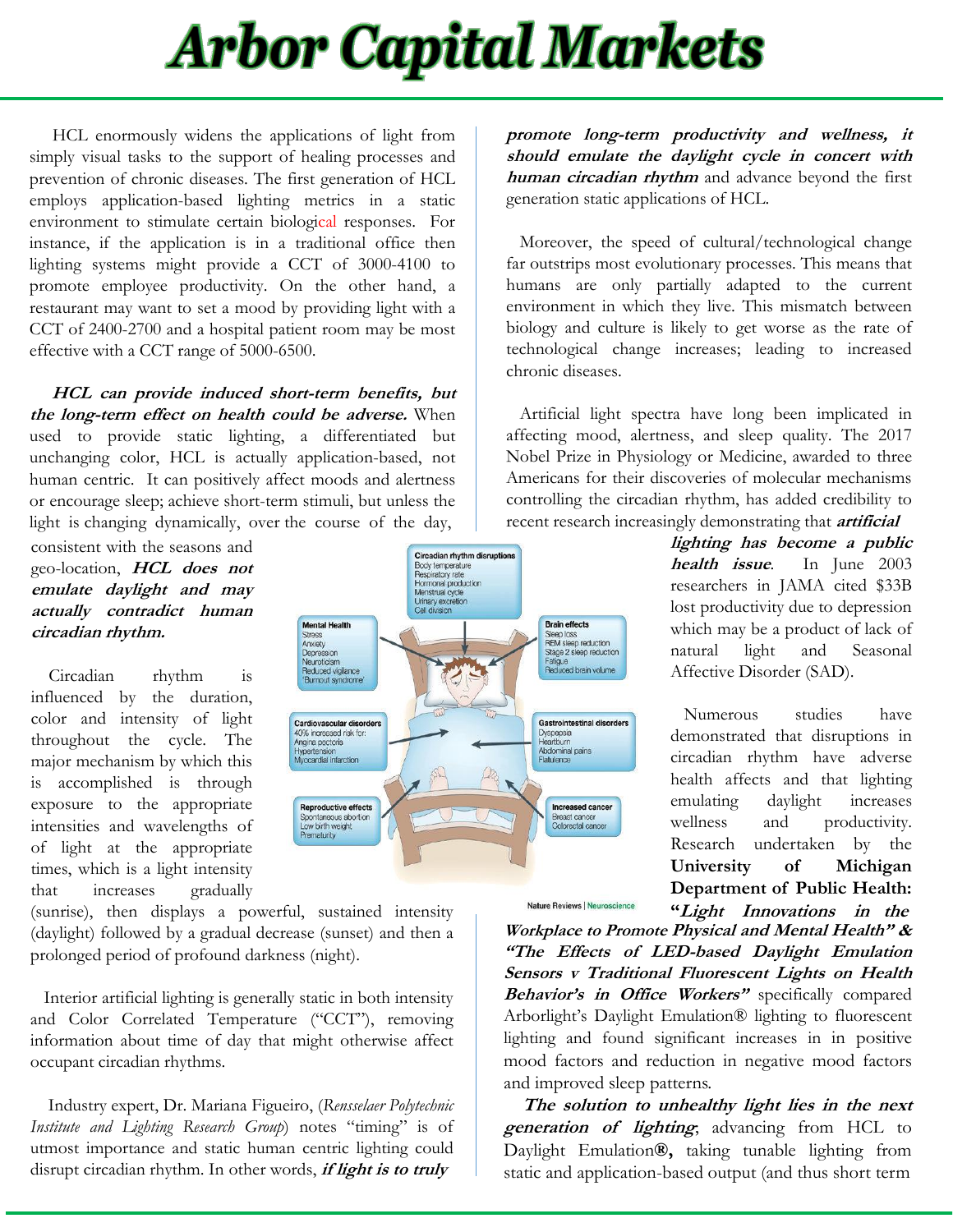### **Arbor Capital Markets**

and unhealthy) to a healthy dynamic **continuously changing light** over the course of the day consistent with outdoor natural light and human circadian rhythm. True Daylight Emulation**®** can materially decrease the incidence of SAD and promote more productive and healthier living/work environments.

 The foundational requirements of Daylight Emulation® are a lighting system controlled by algorithms and IoTcontrols to provide continuous lighting change synched to:

- Time of Day
- Season and
- Geo-location.

#### **Overview of Market Participants**

 Hundreds of LED companies produce products using varied CCT and/or blue light spectrums to provide Human Centric Lighting (application centered, discrete CCT/metric choices, limited controls).

 Dozens of LED companies produce products claiming to reinforce circadian rhythms in some fashion. However, only a select few companies heavily promote controllable luminaires with the ability to replicate the cycle of natural sunlight with smart IoT compatibility and even fewer have the ability to provide IoT-supported continuous daylight emulation.

 Ketra, a privately held LED company with over \$11 million in revenue and over \$50 million of invested capital promotes circadian rhythm lighting among its products and is rumored to be for sale, an indication of the growing acceptance that the industry is recognizing the new generation in IoT and healthy lighting.

#### **Select Group of Companies Produce Products w/ Circadian Emphasis**

 Bios, C3 Lighting, Circadian Light, Glamox, LEDvance, Lighting Science, Soraa, and Trilux are examples of companies with promotional focus on Circadian Rhythm, some focus on blue light and/or offer only limited lighting dynamics and most generally do not allow for programmable, geo-centric, and/or continuous light change in synch with daylight.

#### **Large Lighting Players**

 Some of the most established and larger LED Lighting companies, such as Acuity, Eaton/Cooper, GE, Hubbell, and Philips, offer products that address the concepts of Circadian Rhythm or Daylight Emulation®, but these products do so only in a very limited fashion. GE, for instance, offers separate residential bulbs (Align) with CCT specific for day and night, Philips offers the residential Hue product and Acuity offers commercial luminaires (Entera) with **very limited** CCT range (not capable of addressing the full daytime spectrum).

 **Arborlight's healthy IoT-Daylight Emulation® lighting is ushering in a new generation of healthful lighting with unforeseen and to-be-developed opportunities**. In addition to providing high quality healthy lighting Arborlight's IoT control platform can be leveraged as cloud applications to independent hardware or the basis for expanding the application of light therapy by offering health professional directed lighting metrics to patients over the internet.

 Arborlight's patents and commercialized products achieve technological

> ation into next generation lighting employing patented control drivers that allow for connectivity between various user interfaces (phone, tablet, computer), provide analytical feedback, and can be integrated with other building systems such that its lighting systems provide the same dawn, mid-day, afternoon and evening light that you would if you were outside in a natural sunlight environment. Arborlight is the only company with an exclusive focus on and offering true patented and trademarked Daylight Emulation®

| Company                 | Company<br><b>Metrics</b>                | <b>Relevance</b><br>of Patents | Controller/<br><b>IoT</b> | Geolocation/<br><b>Seasonality</b><br><b>Programming</b> | <b>CCT Range</b><br>(applicable<br>product) | <b>Continuity</b><br>(Color/Control) | <b>Manufacturing</b><br>/ Distribution<br><b>Capacity</b> |
|-------------------------|------------------------------------------|--------------------------------|---------------------------|----------------------------------------------------------|---------------------------------------------|--------------------------------------|-----------------------------------------------------------|
| Arborlight              | Private<br><b>Small</b>                  | $V$ $V$                        | $\mathbf{v}$              | $\mathbf{V}$                                             | 2,000 to<br>10,000                          | $\sqrt{V}$                           | v                                                         |
| Ketra                   | Private<br>\$11m revenue<br>60 employees | $V$ $V$                        | $\mathbf{V}$              | $\mathbf{v}$                                             | 1,400 to<br>10,000                          | $V$ $V$                              | $\sqrt{V}$                                                |
| <b>USAI</b><br>Lighting | Private<br>Small-medium                  | $\mathbf{V}$                   | $\mathbf{v}$              | <b>No</b>                                                | 2,200 to<br>6.000                           | $\sqrt{V}$                           | $\sqrt{V}$                                                |
| Walla<br>Lighting       | Private<br>Small                         | VVV                            | $\mathbf{V}$              | <b>No</b>                                                | 2,200 to<br>6,500                           | VVV                                  | Λ                                                         |
|                         |                                          |                                |                           |                                                          |                                             |                                      |                                                           |

**Four companies heavily promote circadian rhythm and produce lights that allow for continuous light change over the day, but do not automate light controls to seasonality**